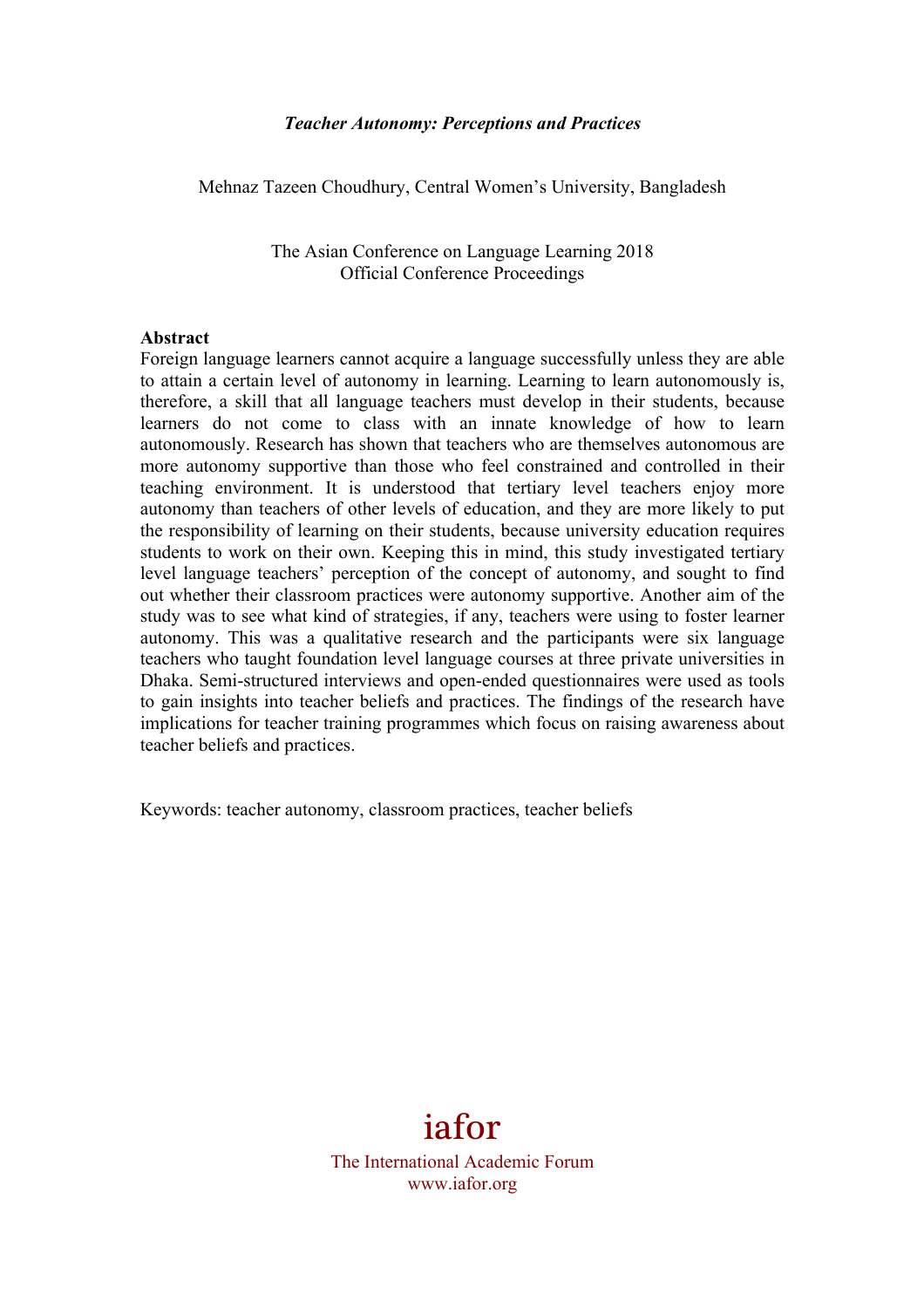#### **Introduction**

In Bangladesh the educational climate at schools and intermediate levels is as yet quite traditional, where the age old Grammar Translation Method is used for teaching English. The method, as it is applied in our country, not only serves to make our students teacher dependent but it deprives students of the ability to think creatively. When these students reach tertiary level, it becomes necessary for them to take the onus of their learning on themselves, and rote learning is not an option anymore. It falls upon the tertiary level language teacher to wean them of their earlier language learning habits (if it can be called that) and introduce them to a whole new style of autonomous learning, which is the key to gaining language proficiency. In any case, tertiary level teachers definitely enjoy more autonomy than their counterparts teaching at other levels of education.

In the given educational scenario, this research sought to explore what happens in the language classroom at tertiary level. In the first section of this paper, the theory underpinning this research has been discussed, which is followed by a brief literature review. The description of the research design is followed by the analyses of the data and the paper concludes with a discussion of the implications of the findings.

## **Theoretical underpinnings**

Autonomy in education is grounded in both constructivism and humanism but this research drew mainly on Self Determination Theory (SDT) to establish the need for autonomy in education. SDT is based on the premise that all human beings across all cultures have three basic psychological needs identified as autonomy, relatedness and competence, and the satisfaction of these needs is essential for their psychological wellbeing. One of several studies with similar results, cited by Niemiec and Ryan (2009, p.135-137) established that students assigned to autonomy supportive teachers were seen to display greater intrinsic motivation than those who studied under more controlling teachers. Another research finding concluded that students learning to teach as opposed to those learning to take a test showed not only greater intrinsic motivation but also better conceptual understanding of the learning material.

SDT has implications not only for students but also for teachers. Just as students lose their intrinsic motivation in controlling situations, teachers too lose their intrinsic motivation if they perceive their autonomy to be restricted by the authority. A study by Pelletier, Seguin-Levesque, and Legault (2002) found that "the more selfdetermined teachers are toward their work, the more autonomy supportive they are with their students." Another study done by Roth, Assor, Kanat-Maymon and Kaplan in 2007 came up with similar results which were "consistent with the hypothesis that autonomous motivation for teaching promotes students' autonomous motivation for learning by enhancing students' experience of their teachers as autonomy supportive" (2007, p.773).

SDT, a macro theory of motivation, posits that "Intrinsically motivated behavior, which is propelled by people's interest in the activity itself, is prototypically autonomous" while extrinsic motivation, "initiated and maintained by contingencies external to a person" is an example of "controlled motivation" (Gagné & Deci, 2005, p. 334). When the values associated with an externally regulated behaviour are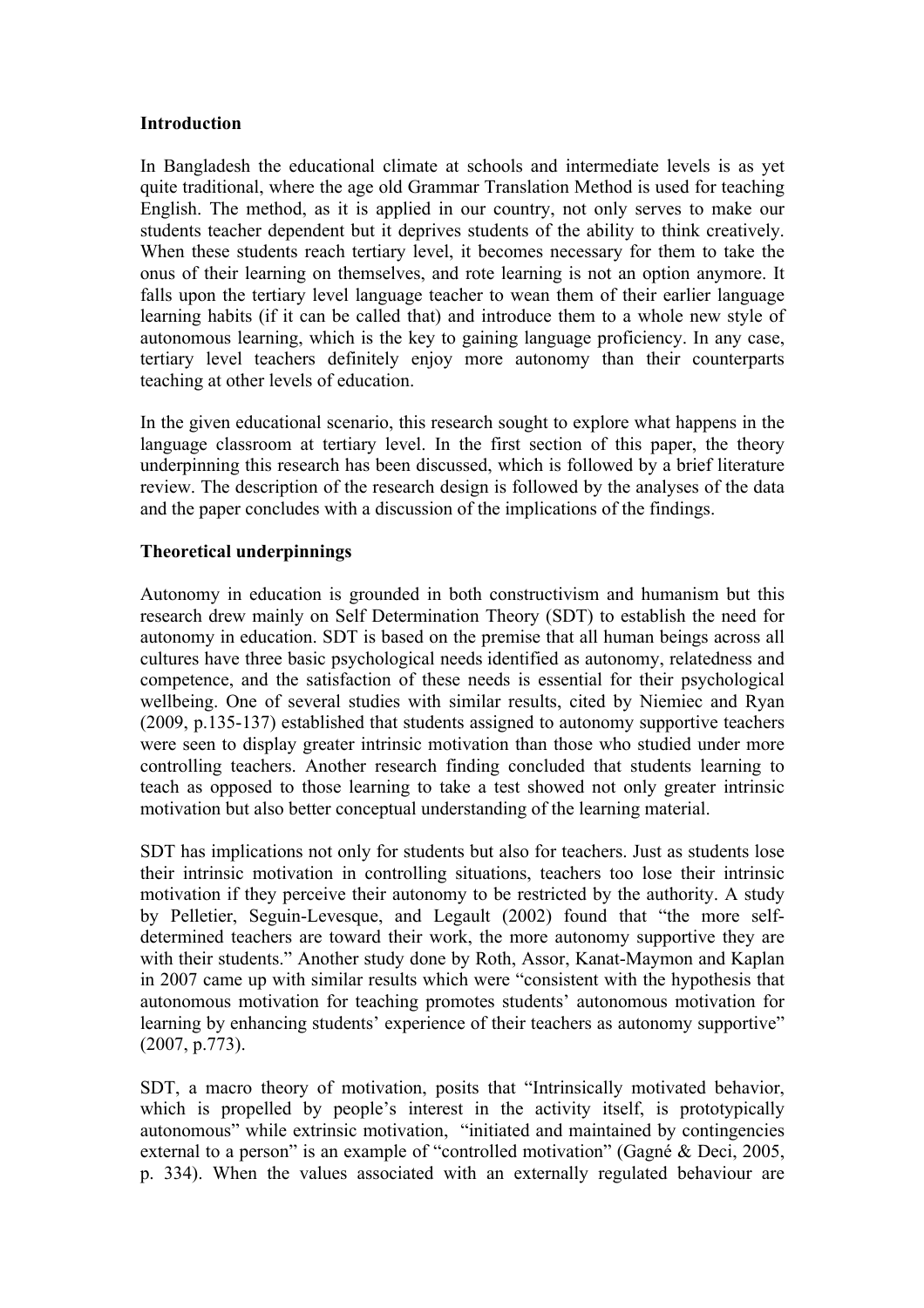'internalized', it changes to "an internal regulation" and becomes "prototypically autonomous." The more fully it has been internalized, the more autonomous will be the subsequent, extrinsically motivated behavior. Using this assumption as the desired outcome of all efforts to foster autonomy in tertiary level students, it is hoped that students, whose only interest is to get enough marks in English language to secure a good CGPA, would eventually internalize the values of learning the language, and thus start putting in the effort to learn English of their own volition.

## **Review of Literature**

## **Teacher Autonomy**

Both teacher and learner autonomy have been defined in different ways by different scholars with each emphasizing one or the other dimension of autonomy. One broad definition of autonomy that applies to teachers and students alike has been provided by Weinstein, Przybylski and Ryan (2012, p. 398) who accord three basic attributes to autonomy or lack of it: Authorship/self-congruence, Interest-taking, and Susceptibility to control. The first two are positive, necessary attributes of autonomy, but the third refers to an absence of autonomous behaviour.

By authorship and self-congruence, it is understood that autonomous people are the authors of their own behaviour which is consistent with their basic values and beliefs. Interest-taking is defined as "the spontaneous tendency to openly reflect on inner and outer events" (Weinstein, Przybylski & Ryan, 2012, p. 398). Interest-taking facilitates a better understanding of the self, resulting in a keener self-awareness. Susceptibility to control is seen as the absence of autonomy and people who are less autonomous perceive "a lesser degree of personal choice and initiative in situations, and instead see behavior as a response to pressure from others' expectations or from introjected pressures and self-imposed 'have to's'" (Meissner, 1988; Perls, 1973; Ryan & Connell, 1989 cited in Weinstein, Przybylski & Ryan, 2012, p. 398). Individuals who display the first two attributes and are able to overcome the third are autonomous and three of their basic psychological needs can be satisfied.

However, according to different researchers, an autonomous teacher should also have the following attributes: *Critical reflection and the ability to self-direct one's professional development* are crucial in determining whether a teacher is autonomous or not. Sinclair (2009, p.184) writes that teachers will be able to "take informed and principled decisions about their teaching context" only if they have control over their own professional development. This implies that a teacher who is critically reflective and self-directs her own professional development is also one who will be able to take informed decisions about any changes needed in her teaching practices.

*Dialogue and collaboration* are also regarded as fundamental to the concept of autonomy*.* Benson (2001, p.12) writes how researchers emphasize that the "development of autonomy implies collaboration and interdependence". According to the Shizouka definition "... teacher autonomy can be strengthened by collaborative support and networking both within the institution and beyond. Negotiation thus forms an integral part of the process of developing teacher autonomy" (Barfield et al., 2001). Hence, teacher autonomy entails both independence and interdependence. Here dialogue provides a setting for collaborative critical thinking and negotiation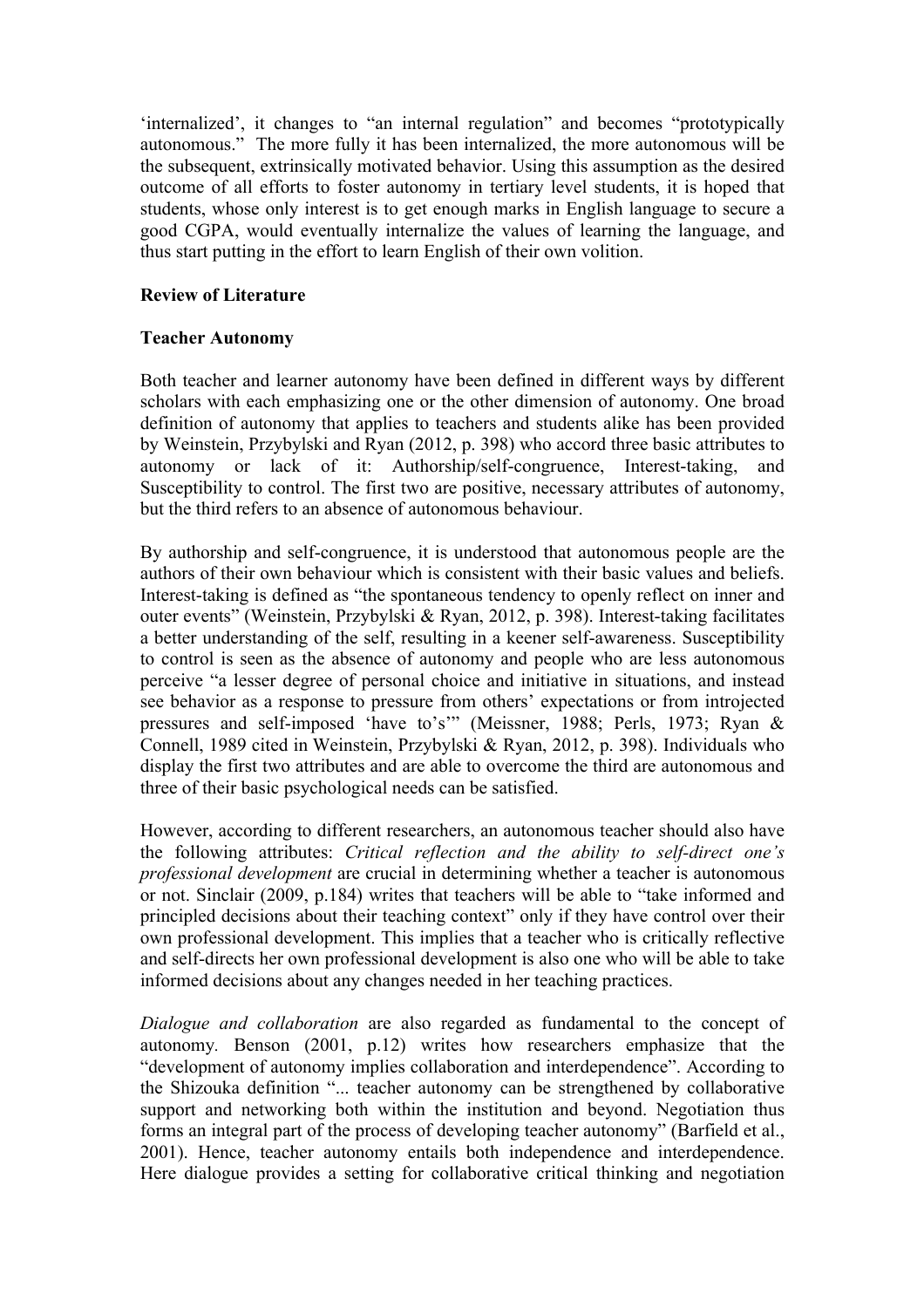through which teachers can reach an agreement on how to bring about necessary changes.

*Fostering learner autonomy* is another intrinsic feature of teacher autonomy. Little (1995, p.180) argues that "language teachers are more likely to succeed in promoting learner autonomy if their own education has encouraged them to be autonomous". Learner autonomy in its simplest definition implies the ability to take the responsibility of one's own learning. However, students do not come to the class with an innate ability to learn autonomously and the teacher cannot just hand over the responsibility of learning to them and relax. "…Learner empowerment entails that as teachers we bring our learners to accept responsibility for their own learning" (Little, 2000).

## **Autonomy supportive practices**

Little (1995) argues that in second language learning "the learner's acceptance of responsibility for his or her learning entails the gradual development of a capacity for independent and flexible use of the target language." Hence, teachers have to involve learners in "activities that require them to use the target language for genuinely communicative purposes, and thus allow them an equal share of discourse initiatives (Little 1995). Grolnick et al., (1997) and Ryan, Sheldon, Kasser and Deci (1996) suggest that autonomy-supportive teacher behaviour include "providing choice, encouraging self-initiation, minimising the use of controls, and acknowledging the other's perspective and feelings (cited in Assor, Kaplan & Roth, 2002, p. 262). Teachers need to take into consideration their students' needs, preferences and personal objectives when preparing the activities and teaching contents. According to Assor, Kaplan, & Roth, (2002); Reeve & Jang, (2006); Reeve, Jang, Carrell, Jeon, & Barch, (2004), instructional contents such as these ensure students' engagement because they present learning activities that have relevance for the students, "providing optimal challenges, highlighting meaningful learning goals, and supporting students' volitional endorsement of classroom behaviors" (cited in Jang, Reeve, & Deci, 2010, p.588).

Hence, it is clear that teachers need to be aware of the importance of autonomy as well as what it entails to ensure a learning environment in the classroom that fosters autonomy in students.

## **Learner Autonomy**

Henri Holec (1981, p.3) defined learner autonomy as the "ability to take charge of one's own learning" and he emphasizes the need for students to take charge of their learning at all levels, i.e. setting up their learning objectives, determining the course content, selecting the methods to be used, monitoring the process of acquisition and lastly, evaluating their progress. However, this ability to take charge of all aspects of one's learning, in Holec's opinion, "is not inborn but must be acquired …"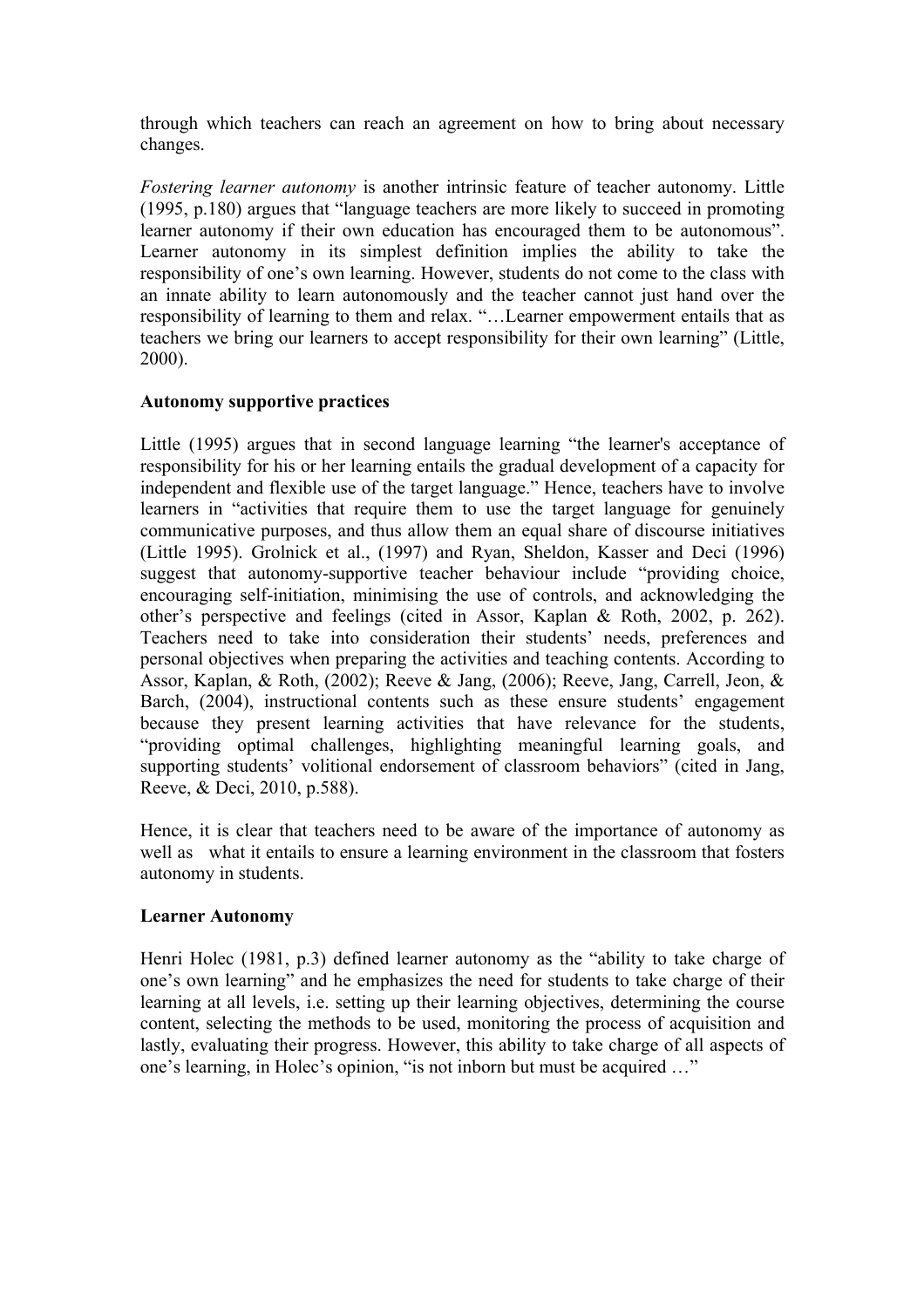## **Method**

## **Design**

This was an exploratory, qualitative research and qualitative methods were used to both collect the data and to analyze it.

## **Research questions**

a) What was the tertiary level language teachers' perception of the concept of autonomy?

- b) Were their classroom practices autonomy supportive?
- c) What were their beliefs about their students**?**

## **Sample**

Purposive sampling procedure was used to select the sample for this study. The participants were six tertiary level English language teachers from three private universities in Dhaka, Bangladesh. The teaching experience of the teachers ranged from 2 years to 9+ years. The teachers were chosen because they taught foundation level English language courses which were mandatory for students of all disciplines. These teachers had to teach classes of an average of over forty students.

#### **Procedure**

Open-ended questionnaires and semi-structured interviews were used to collect data. The completed questionnaires were collected from the participants before the interviews and some questions were asked on basis of the answers given by the participants. The interviews were conducted in English and all participants except one answered questions in English. The interviews were audio-taped with the consent of the participants and later transcribed verbatim. Narrative analysis of the data was done and coding was used to identify the emerging thematic patterns.

#### **Findings and Discussion**

#### **Teacher's perceived work autonomy**

Despite having a fixed syllabus and textbook to follow, teachers expressed complete autonomy in their classroom practices and choice of additional resources. Except for one teacher, all teachers said that even though an evaluation grid with broad marks allocations for different types of assessment was provided by the authority they had the freedom to allocate marks according to their own discretion in further break ups of marks. For example, if 20 marks were allocated to creative writing, the teacher decided how much from the twenty to allocate to grammar and how much to mechanics and so on. Teachers, however, did not have much freedom in choosing their class timings. Lack of free classrooms made it difficult for institutions to accommodate changes in class timings and teachers seemed to understand and accept it. They had the freedom to attend conferences and seminars on their own initiative if they wanted to. Teacher responses indicated that teachers enjoyed a degree of autonomy in the important areas where teaching practices and access to resources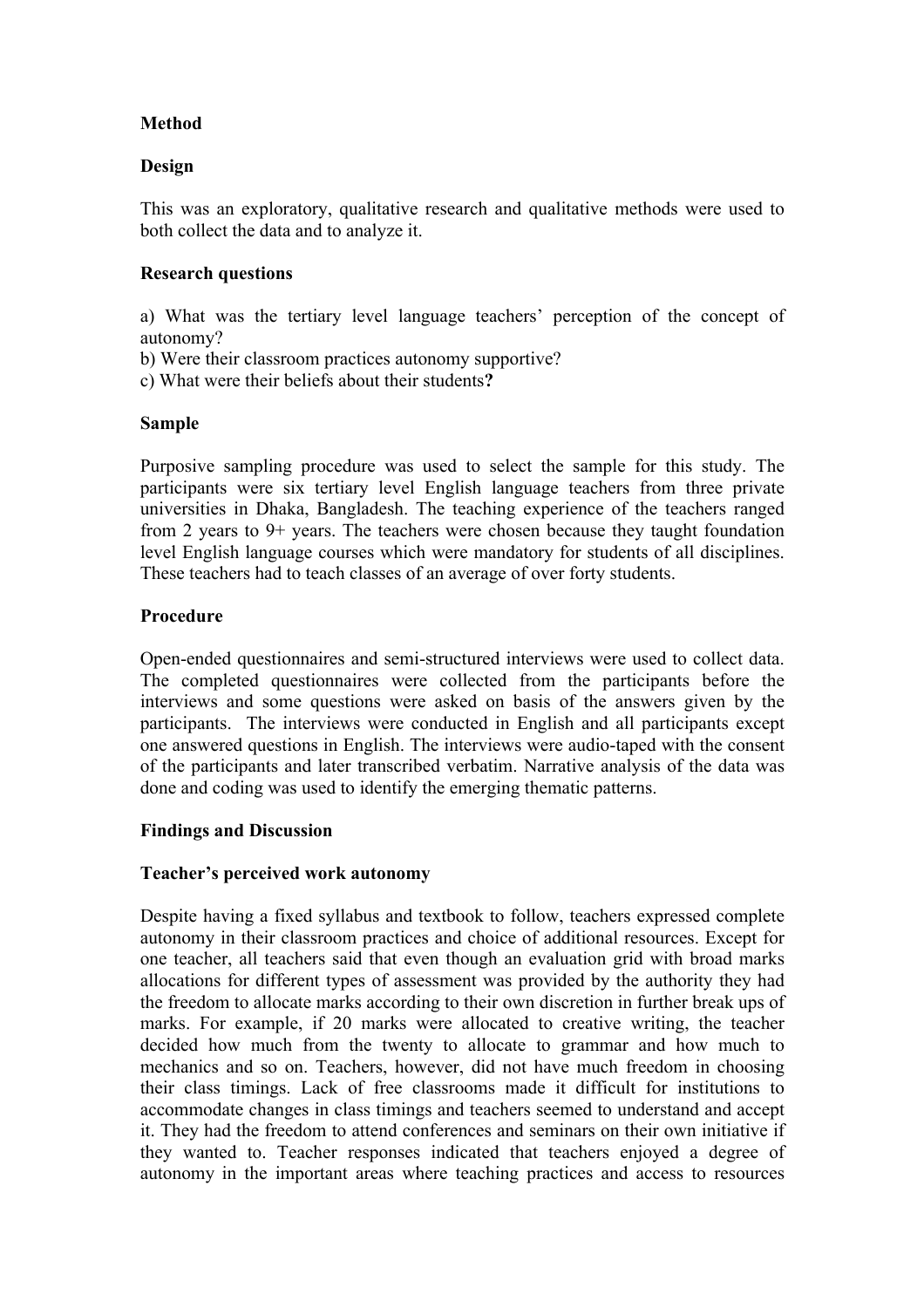were concerned, and the few constraints that were there could be expected in any institution.

### **Teachers' autonomous practices**

In reference to self-directed professional development, the findings of this research showed that teachers' practices were autonomous in some respects but not so much so in others. Only one teacher said that she observed her peers' classes because she wanted to learn new teaching styles and techniques and another said that, "I personally did not get the chance. But I have interest in doing so". The other three teachers had not observed their peers' classes. One teacher felt that peer observations were unnecessary because holding discussions with colleagues served the same purpose. The sixth teacher felt that peer-observation was not something he engaged in, because observing a teacher's class could make her feel uncomfortable.

All the teachers said that they discussed teaching strategies with their colleagues and one added that she loved to get new ideas from others. They all said that they reflected on their teaching because it was beneficial, and important to overcome one's limitations. All of them also read articles on innovative ideas in teaching. One teacher, however, added that she preferred other reading material to articles on teaching. All of them felt that innovative methods of teaching motivated students, and reading about them was essential for professional growth, and to bring about positive change. This was highly autonomous behaviour in the teachers.

All the teachers had attended teacher development programmes and workshops, but not one had attended any such programme on their own initiative. Two of the universities of the participants arranged workshops and seminars for the development of the faculty members and teachers had attended those. One teacher stated that they did not have to do anything else for their professional growth. Only one teacher from the third university said that if he got the opportunity to attend any workshop like the ones he had attended he would be willing to go by himself even if the university did not send him. It cannot be said with any certainty that teachers who attended inservice teacher development programmes would have done so on their own initiative.

#### **Teachers' attitudes towards their students and autonomy supportive practices**

Teachers were asked certain questions to find out how much autonomy they felt their students should be given. When asked whether they thought students had to be guided at every step, only three teachers felt that students should participate actively in the learning process and teachers should not burden them with too many guidelines. The other three teachers felt that students needed a lot of guidance with one of them writing that students are not mature enough, and another saying that students who are not proficient (in English) have to be guided. However, two of these teachers also believed that students should not be allowed to become teacher dependent. This was again seen as an autonomy supportive attitude. One teacher, however, did not express any such concern and her attitude was seen as non-autonomy supportive.

Teachers also believed that students did not know enough to set up their own learning goals. Only one teacher felt that with consultations with teachers, students could define their learning objectives. Here the teacher not only realized the need for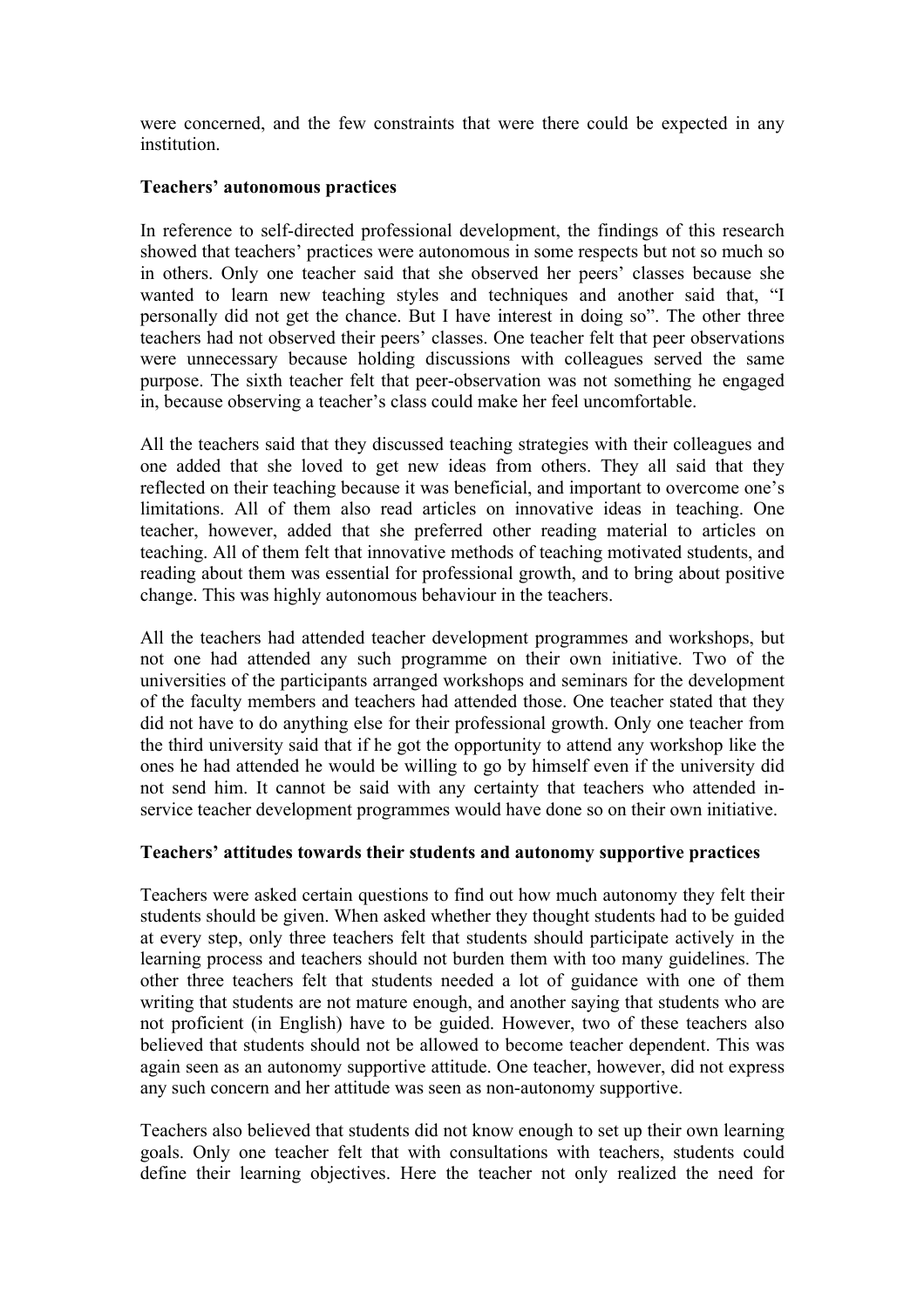students to be able to identify their own learning goals but also the need for dialogue between teacher and students in the process. The other five teachers gave their own reasons for believing that students were not fit to decide their own learning goals. Hence, they showed a complete lack of understanding of the concept of learner autonomy. However, during the interview a teacher, who believed that students did not know how to set up their own learning goals, said that he sometimes had to change a lesson because his students told him that they needed to learn something else. This belied the statement that students did not know enough to determine their learning goals. This teacher's practice was autonomy supportive because he gave importance to the students' wishes and adjusted the lesson. However, only two teachers' beliefs conformed to the concept of autonomy regarding their students.

When asked whether teachers believed that they should select the reading material that their students read, only two teachers wrote that students should have a say in what they read. A third teacher said that it depended on the particular class but student wishes should be given importance. Two teachers said it was mainly for teachers to decide with one of them saying that he could take student wishes into account if he wanted. The last teacher wrote that his students did not want autonomy in this respect.

In practice when teachers told students to read books at home, they all gave some form of suggestions to the students as to what they might read because they believed students did not have much idea of what they should read. This was necessary as students who had never read anything outside their text books in English could not suddenly become aware of the kinds of reading materials available to them. One teacher let students choose but allowed them to read their chosen book only if he approved of it. A second teacher also said that if students brought something which was too easy, she persuaded them to choose something else. But to foster autonomy, students should have been allowed to make the ultimate selection of the reading materials and read whatever they had chosen. If learners do not feel that they have control over what they choose to read, their intrinsic motivation is not likely to be activated.

What is of significance is that all except one teacher said that most students did not read at home at all, even those who had the freedom to choose what they read. The teacher who monitored the reading of his students ensured that they read whatever he approved of. This refers back to the point that students needed to be aware of why they were learning the language and why reading was important. All the teachers tried to motivate students by telling them how important it was to learn English, and emphasized the importance of reading to learn the language. But obviously that was not enough. Teachers needed to have dialogues with the students where they could reach a consensus on how their redefined learning objectives could be achieved. Unless students' attitude towards learning English changed and they realized by themselves the importance of reading to reach their learning goals, no amount of autonomy given to them was going to veer them towards reading.

All the teachers agreed that it was important to discuss students' strengths and weaknesses with them and did so regularly. One teacher said that discussing their strengths encouraged them to improve more and another said that identifying their weaknesses was very important for 'effective learning'. Holding dialogues with students about their progress is autonomy supportive and teachers obviously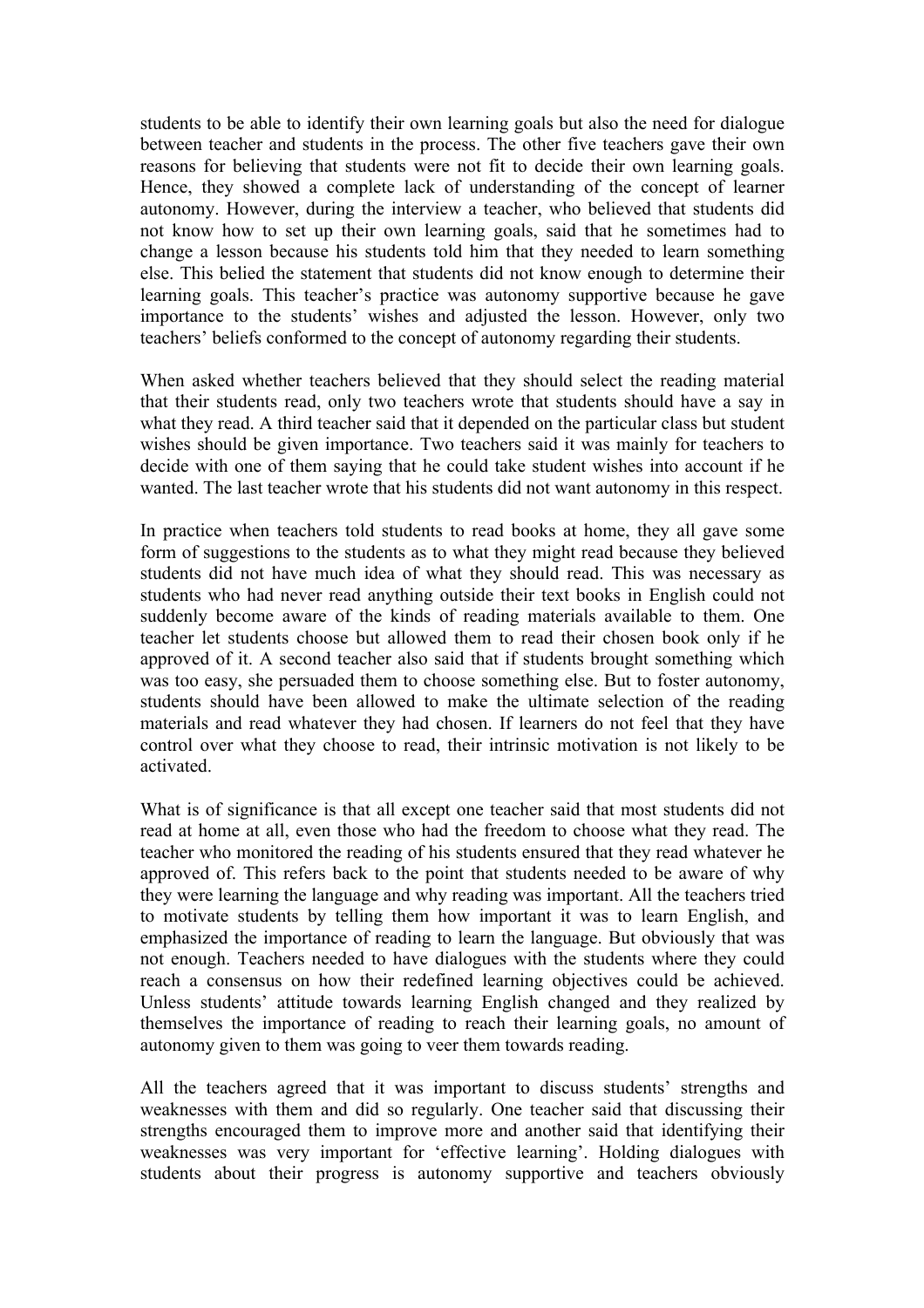understood this as an important practice. Discussing the learners' strengths and weaknesses is also one way of helping them identify what they need to learn. Even though the course content was determined by the authorities, teachers had the freedom to add any component they felt was needed. Students could have been invited to suggest those elements to be included which were not already there. However, none of the teachers used these discussions for that purpose.

Teachers' behaviours were in keeping with their beliefs when four out of six teachers said that they did not involve students in any discussions regarding the choice of course content. One teacher said that he sometimes let the students choose certain advanced level content and another teacher said that she invited feedback from the students but the ultimate decision was hers and she decided what content to include and what not to. Teachers' behaviour in general was non-autonomy supportive.

One way of giving learners autonomy in course content is to ask them to bring resources of their own choice to class. Teachers could then create activities on those materials. When asked, teachers indicated that students usually just brought newspaper saying that they couldn't find anything. Two teachers even gave suggestions as to where students could find good stories, essays etc. but, teachers implied that students did not really put in the effort to find something that they themselves could enjoy. One teacher actually said that his students did not want the responsibility to bring resources to the class. This resistance to autonomy demonstrated by the students showed the level of teacher dependence they had and how reluctant they were to get out of their comfort zone to actually work toward their learning. Here, the teachers' practices were autonomy supportive, but students seemed resistant to exercising their autonomy.

Leni Dam (1995, cited in Little, 2009) regards the use of the target language in the classroom as autonomy supportive. David Little (2009), too, emphasizes that classroom interaction in the language class should always be in the target language because to learn a language students need to have "access to a full range of discourse roles, initiating as well as responding" (Little, 2009, p.153). This is intended to provide students with enough scope to use the language freely to say and share what they want. In fundamental language courses, where speaking in English is compulsory, all the teachers said that although learners usually had a great deal to say, they did not speak up because they were reluctant to make mistakes in front of others. One teacher said that, "since they must talk in English in class they do not want to say anything even though they have a lot to say, … except for a few students, which is very rare". Other teachers said similar things about their students.

Only two teachers made a practice of asking students to choose their own assignment topic because they felt that giving learners that choice helped them remain motivated. Two others said that they sometimes let the students choose. One teacher said that even if he asked them to choose, they came to him for suggestions instead of thinking it out by themselves. Another teacher said that she discussed with her students but in the end gave them what she wanted them to do. Except for two teachers, the others were not autonomy supportive in this practice.

Two of the teachers felt that it was their responsibility, so they decided which units or activities should be done in a particular class, while another said that she let students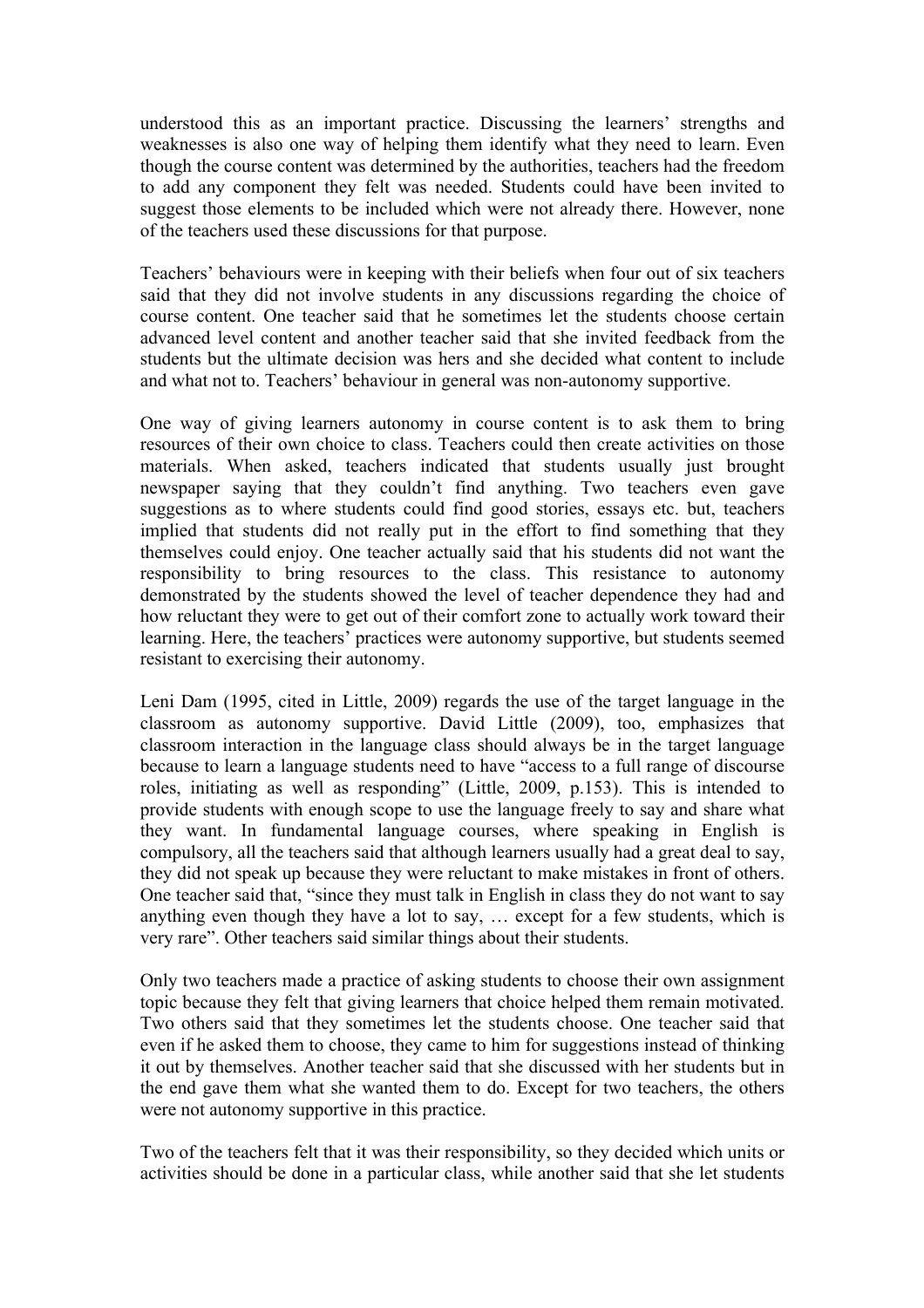give their opinion but the ultimate decision was hers. Another teacher said that most of the time he was the one to decide but sometimes he did not even have to invite students to discuss the issue. Students themselves told him that they would rather do something else. If what they wanted was within the course content and not something they had already covered, he modified his lessons accordingly. Two other teachers were autonomy supportive as they held discussions with their students and took their opinions to decide what activity or unit to do.

Teachers asked students to reflect on their progress. One teacher said that learners did reflect on their progress and it helped them. Others said that a few students did but not all. All the teachers said that they discussed the students work with them to help them understand whether they had improved or not. Sometimes that was done in class, sometimes teachers asked them to talk to them individually. In this the teachers' practices were autonomy supportive.

None of the teachers had ever asked their students to assess their work. Selfevaluation promotes reflection and so it is an important facet of an autonomous learner. "Self-assessments help learners monitor their level of success in specific learning tasks. A series of self-assessments will contribute to monitoring progress towards specific learning objectives" (Gardner, 2000, p.52). Harris (1997, p.13) suggests the importance of "diagnostic activities" to initiate students to selfassessment. Involving learners in peer correction also helps them to identify their own strengths and weaknesses and should be practiced in class. This was also something teachers in this study did not practice. One teacher said he had not thought about it. Another felt that it could embarrass the students and a third teacher said that students tended to mark correct items as wrong. That teacher failed to note that such a mistake could also be a learning process for that student. Only one teacher made a practice of orally asking students to say whether an answer given by a fellow student is correct or not, but she did not involve students in correcting their peers' written work. So in this respect also all except one teacher displayed a lack of autonomy supportive behaviour.

Teachers in this study told students to read as much as possible and watch video clips and movies in English as a strategy to learn the language. While this is a strategy to learn English through exposure to the language, there are more specific metacognitive, cognitive and social-affective language learning strategies that teachers need to make students aware of for them to learn effectively. None of the teachers in this study seemed to teach these strategies to the students. Since these students had only had to memorize answers and essays etc. before reaching tertiary level, they had never needed any other strategies than those needed to recall and retrieve information. Hence, there was a need to familiarize them with some language learning strategies which they could try out before settling with the ones best suited to their learning styles. Teachers may not have had a clear idea of what learning strategies entail and so in this respect they were not autonomy supportive.

A disturbing teacher belief became apparent when five out of six teachers said that teachers should have total control over their class. Two of them said that classes should be interactive and teachers should not overwhelm the students but they should be the ones in control, otherwise learning objectives would not be met. Only one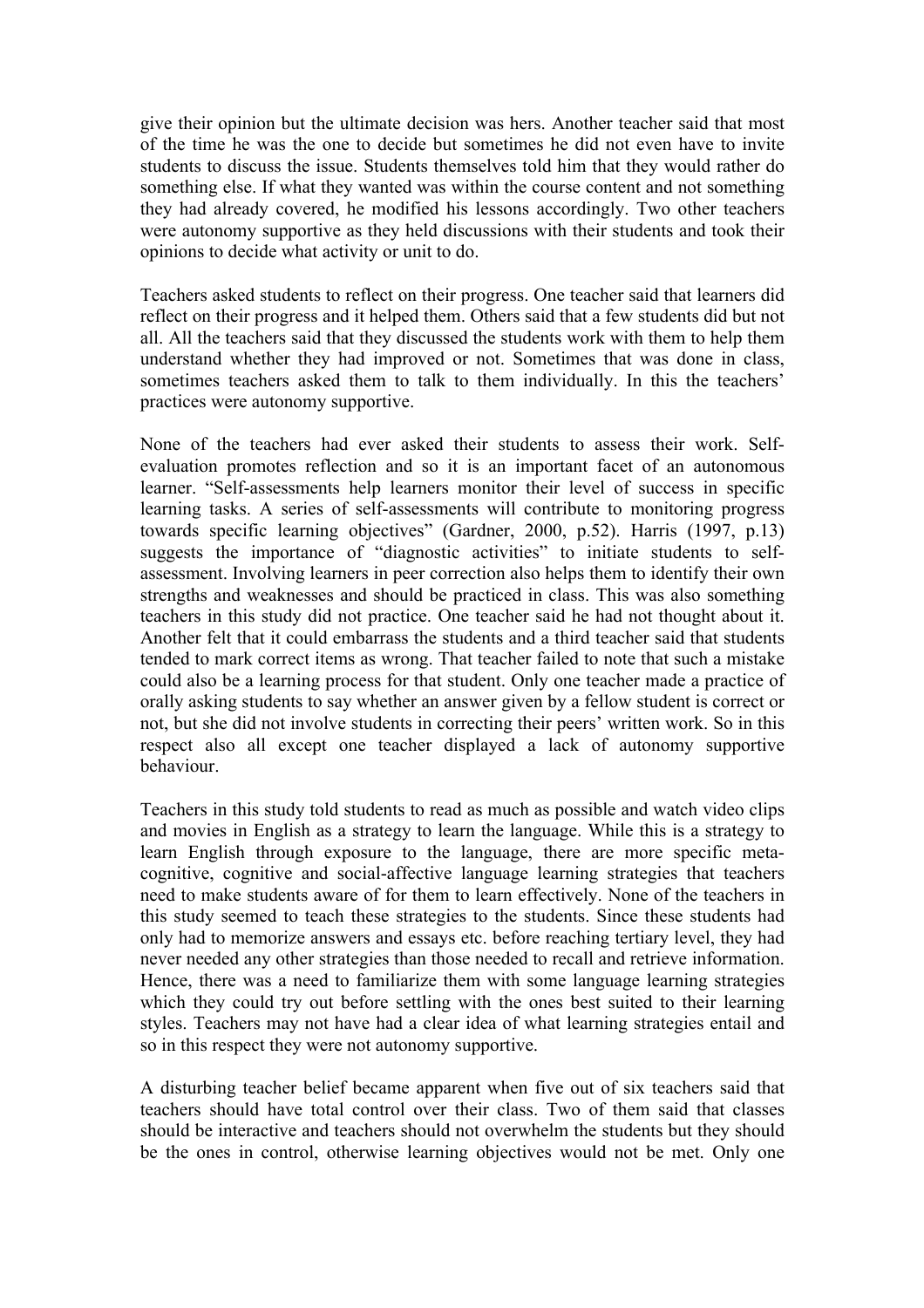teacher categorically said that if teachers have total control, the situation would become suffocating asking "Why should a class be so full of the teacher only?"

Students who have always been teacher dependent cannot suddenly be told to learn on their own or even set up their learning objectives on their own. This is where reflective dialogues between teacher and learners become essential. Unless students realize by themselves that they need to learn the language, and not just pass examinations, no amount of responsibility put on them will make them autonomous learners. Only if students are able to realize and define their own learning objectives will teacher's autonomy supportive practices see some success.

#### **Implications of the findings**

To sum it up, the findings revealed that the respondents enjoyed full autonomy in the classroom and their classroom practices were mostly autonomy supportive. Yet, learners, with the exception of a few, were not seen to become autonomous learners. Teachers found it difficult to motivate them to use English or put in any effort to gain proficiency in English. However, a significant fact that the findings also revealed was that teacher beliefs about their students and about their own roles in the classroom mostly did not conform to the concept of autonomy. Teachers mainly believed that students were not capable of taking control of any aspect of their learning. Therefore, it was concluded that the teachers lacked an understanding of what autonomy entails, and their attitude toward their students may have been one of the key reasons for student's resistance to exercising autonomy in even those areas where it was given to them. This indicates that teachers enjoying full autonomy are not necessarily able to effectively foster it in their students even if they are less controlling and more approachable. Their innate belief about their students obviously plays an integral role in ensuring a truly autonomy supportive classroom environment.

Teachers, therefore, need to have the "ability and willingness to help learners take responsibility for their own learning" (Thavenius, 1999, p.160). Thavenius (1999, p.161) actually goes on to define what an autonomous teacher should be able to do. Firstly, teachers have to let learners take responsibility but also "remain coresponsible"; secondly, teachers have to allow students to discover their own needs, and their potential without interfering and allow the balance of power to shift in the classroom. It is also important for teachers to "reflect on what happens in the classroom and why", and "help each learner find his individual needs" (1999, p.161). Most importantly, teachers need to believe in their students' ability to assume the responsibility of their learning. This cannot happen unless teacher training programmes are geared to raise awareness in the teachers. Through collaborative critical reflections, teachers have to come to the realization about why their own beliefs need to change and how a change in their own approach can help nurture autonomy in their students. As David Little has said, "teacher education should be subject to the same processes of negotiation as are required for the promotion of learner autonomy in the language classroom" (1995, p.180). Without such training one cannot hope to expect much change in the language learning scenario in Bangladesh.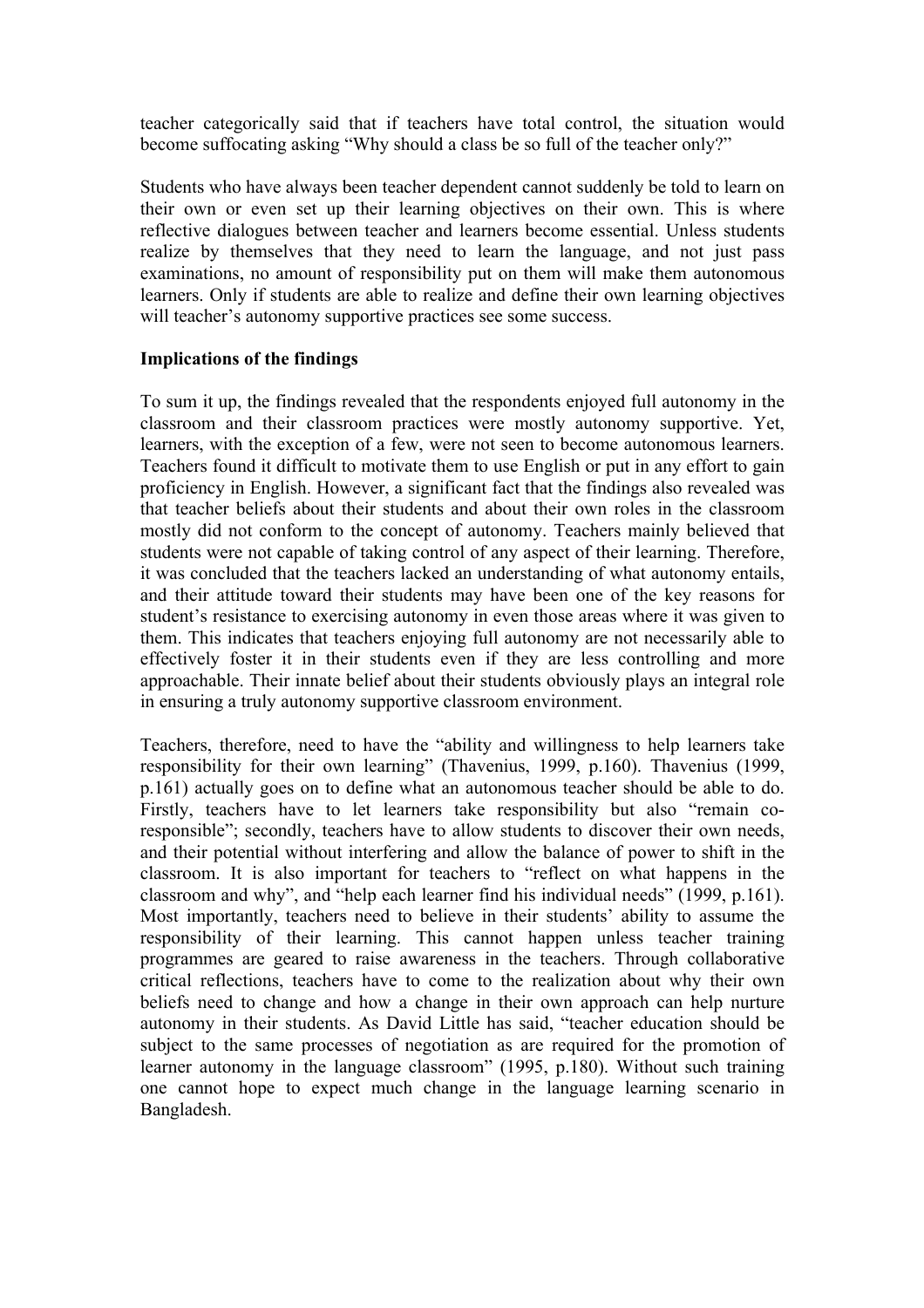### **References**

Assor, A., Kaplan, H., & Roth, G. (2002). Choice is good, but relevance is excellent: Autonomy-enhancing and suppressing teacher behaviours predicting students' engagement in schoolwork. *British Journal of Educational Psychology, 72*(2), 261- 278.

Barfield, A., Ashwell, T., Carroll, M., Collins, K., Cowie, N., Critchley, M., Head, E., Nix, M., Obermeier, A., & Robertson, M.C. (2001). Exploring and Defining Teacher Autonomy: A Collaborative Discussion. In *Developing Autonomy, Proceedings of the JALT CUE Conference, Shizuoka, Japan. Tokyo*.

Gagné, M., & Deci, E. L. (2005). Self-determination theory and work motivation. *Journal of Organizational behavior, 26*(4), 331-362.

Gardner, D. (2000). Self-assessment for autonomous language learners. *Links & Letters, 7*, 49- 60.

Harris, M. (1997). Self-assessment of language learning in formal settings. *ELT Journal, 51(*1), 12-20.

Holec, H., (1981). *Autonomy and Foreign Language Learning*. Oxford: Pergamon Press.

Jang, H., Reeve, J., & Deci, E. L. (2010). Engaging students in learning activities: It is not autonomy support or structure but autonomy support and structure. *Journal of Educational Psychology, 102*(3), 588.

Little, D. (1995). Learning as dialogue: The dependence of learner autonomy on teacher autonomy. *System, 23*(2), 175-181.

Little, D. (2000, September). We're all in it together: Exploring the interdependence of teacher and learner autonomy. In *Proceeding of the 7th Nordic Conference and Workshop on Autonomous Language Learning, Helsinki.*

Little, D. (2009). Learner autonomy, the European Language Portfolio and teacher development. In R. Pemberton, S. Toogood & A. Barfield (Eds.), *Maintaining Control: Autonomy and Language Learning,* (pp.147-173). Aberdeen, Hong Kong: Hong Kong University Press.

Niemiec, C. P., & Ryan, R. M. (2009). Autonomy, competence, and relatedness in the classroom: Applying self-determination theory to educational practice. *Theory and Research in Education, 7*(2), 133-144.

Pelletier, L. G., Séguin-Lévesque, C., & Legault, L. (2002). Pressure from above and pressure from below as determinants of teachers' motivation and teaching behaviors. *Journal of Educational Psychology, 94*(1), 186.